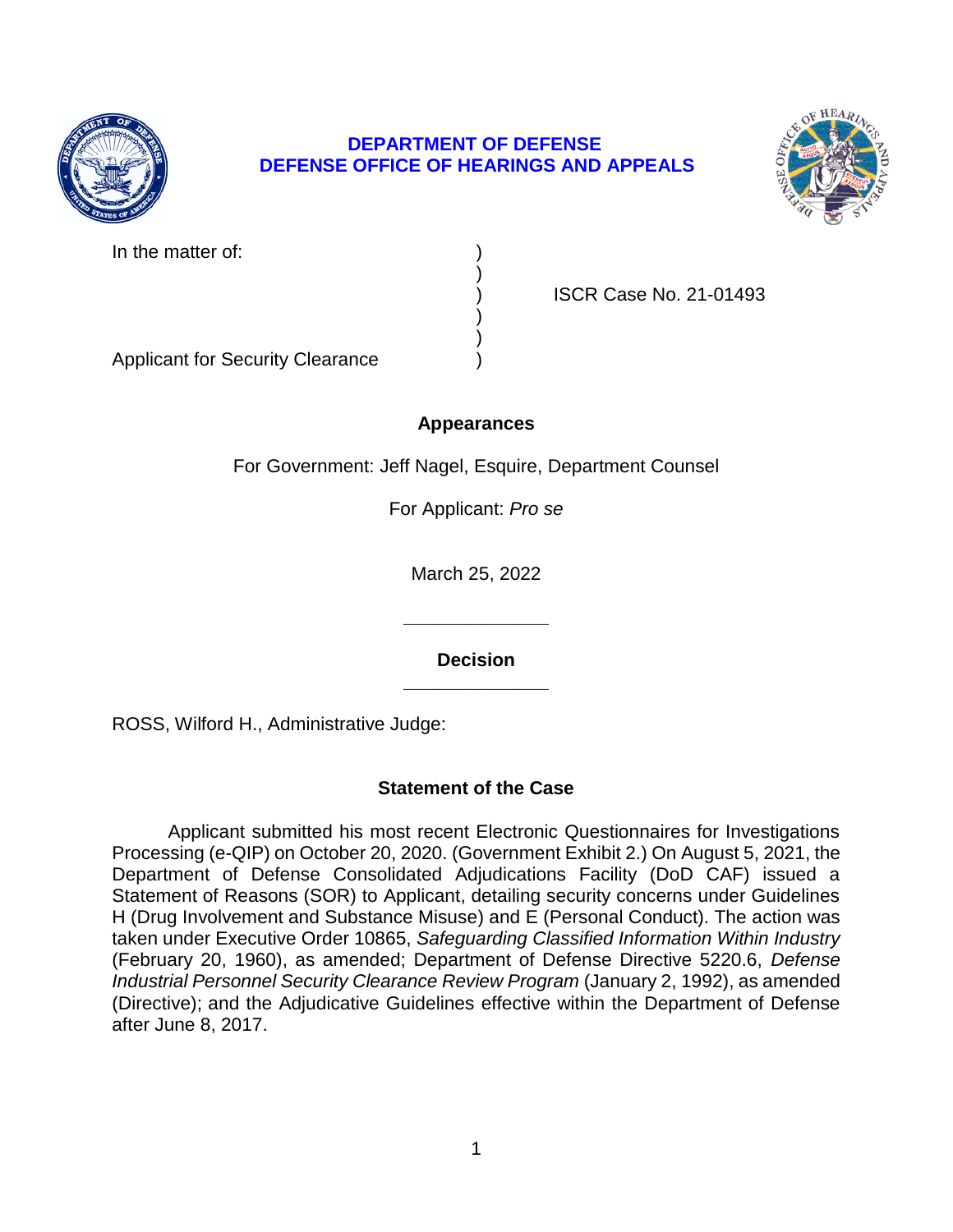Applicant answered the SOR in writing (Answer) on August 17, 2021, and requested a hearing before an administrative judge. Department Counsel was prepared to proceed on September 15, 2021. The case was assigned to me on September 21, 2021. The Defense Office of Hearings and Appeals (DOHA) issued a Notice of Hearing Government offered Government Exhibits 1 through 3, which were admitted without objection. Applicant testified on his own behalf. He requested the record remain open for receipt of additional information. Applicant submitted Applicant Exhibits A through C in a timely manner. Applicant's exhibits were also admitted without objection. DOHA received on September 23, 2021. I convened the hearing as scheduled on October 27, 2021. The the transcript of the hearing (Tr.) on November 4, 2021.

#### **Findings of Fact**

 Applicant is a 30-year-old budget analyst with a defense contractor. He is single. Applicant has received a bachelor of arts degree. He is seeking to retain a security clearance in connection with his work with the DoD.

#### **Paragraph 1 (Guideline H – Drug Involvement and Substance Misuse)**

 The Government alleges in this paragraph that Applicant is ineligible for clearance because he has used illegal drugs. Applicant admitted all three allegations under this paragraph with explanations.

 Applicant has used marijuana during two separate periods. The first period extended from approximately 2009 to 2014. During this period, he was attending high school and then college. Applicant stated he used marijuana "sparingly" during that time, "approximately 10 or so times-ish." Applicant set forth his minor marijuana use in great detail during an interview with a Government investigator in January 2021. (Government Exhibit 3 at 7-8; Tr. 18, 23.)

 in November 2017. Shortly after that he obtained a security clearance. (Government Applicant began work for his current employer in 2017. He filled out his first e-QIP Exhibit 1; Tr. 29.)

Applicant did not use marijuana for several years. He resumed using marijuana on a very infrequent basis during 2019 and 2020. Applicant used marijuana an additional three times during this period. Applicant testified that he realized the continuing Federal prohibition against marijuana use when filling out his second e-QIP in October 2020. Applicant has not used marijuana since June 2020 and evinced a credible intent not to use marijuana in the future. (Government Exhibit 2; Government Exhibit 3 at 7-8; Tr. 22- 29, 38-39.)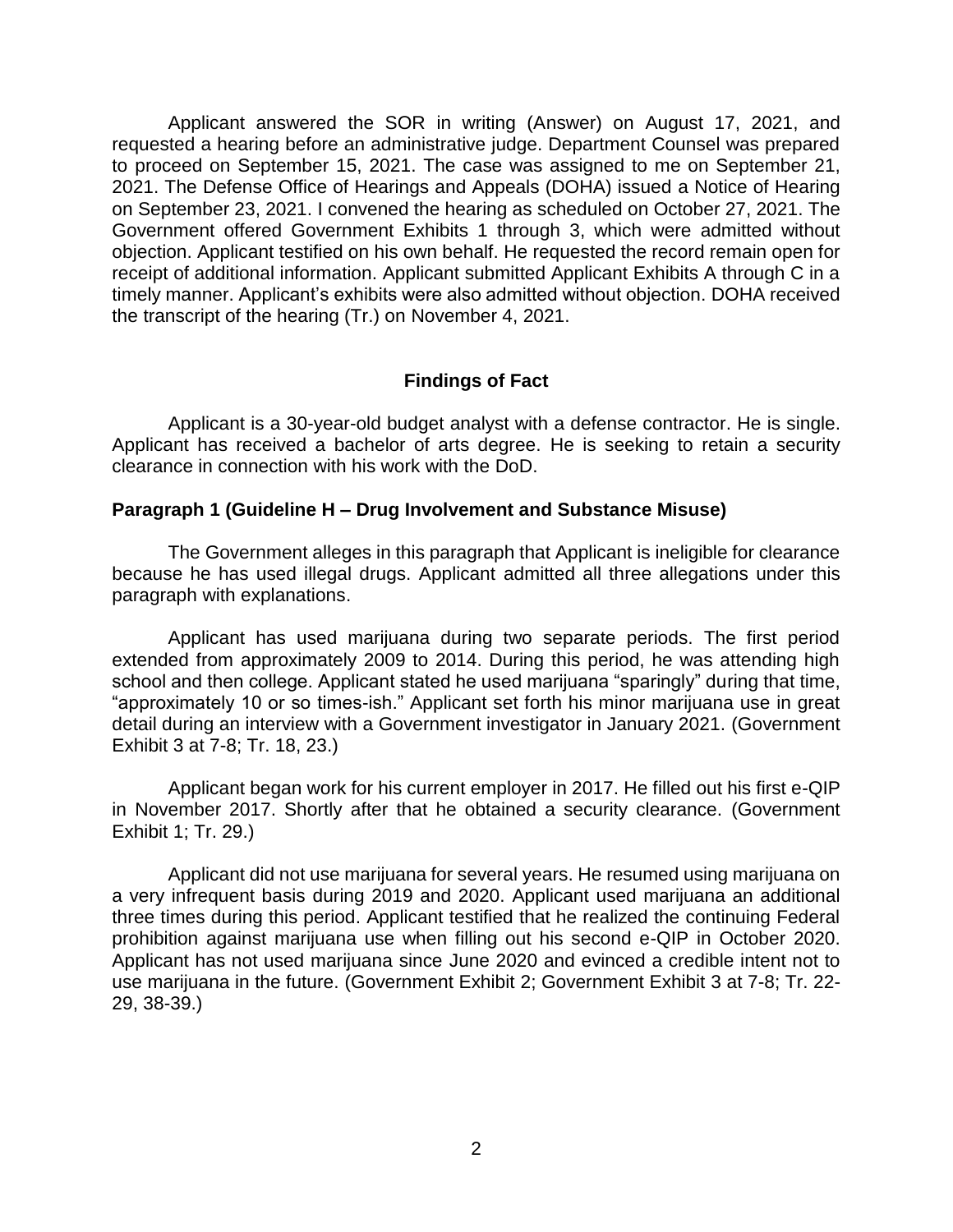With regard to his second period of marijuana use Applicant stated in his Answer:

[Applicant's state of residence] had lessened the laws on Marijuana but I did not take into account the Federal regulations which I fully admit is my mistake. I do not plan to use Marijuana in the future in order to keep my security clearance access, especially since the nature of my most recent use was infrequent.

## **Paragraph 2 (Guideline E – Personal Conduct)**

 The Government alleges in this paragraph that Applicant is ineligible for clearance because he has engaged in conduct that shows poor judgment, untrustworthiness or unreliability. Applicant admitted both the allegations under this paragraph.

2.a. The Government alleges in this subparagraph that the Applicant's drug use history, as set forth under Paragraph 1, above, is also cognizable under Guideline E.

2.b As stated, Applicant filled out an e-QIP in November 2017. (Government Exhibit 1.) Section 23 of the questionnaire asked Applicant about his drug use history. That section asked whether Applicant had used controlled substances during the previous seven years. Applicant stated, "Yes." Applicant further explained he had used marijuana in 2009 and 2010, "When I was in junior college I had tried it a couple times with friends and never after that." This statement was false in that Applicant had actually used marijuana about ten times during his college years, ending in 2014.

 Applicant filled out a second questionnaire in October 2020. (Government Exhibit 2.) In answering the same question in Section 23 about his drug use over the past seven years Applicant again stated, "Yes." He further indicated that the usage extended from 2009 to 2020. Applicant went on to explain, "When I was in college I had tried it multiple times with friends and have smoked it occasionally in recent years." This was a more accurate statement of his use. The questionnaire also asked why he did not intend to use illegal drugs in the future. He stated, "I would not want the previous usage to effect [sic] my career advancement by not receiving a TS clearance."

 Applicant admitted that he made a conscious mistake on his initial e-QIP when he set forth the time of his usage incorrectly. He freely admitted this error in judgment at the hearing. (Tr. 29-36.)

#### **Mitigation**

 Applicant submitted a letter from his supervisor. The supervisor stated, "I have never experienced any issues in judgment or any questionable practices in day-to-day operations and fully trust his [Applicant's] input and decision making abilities." (Applicant Exhibit B."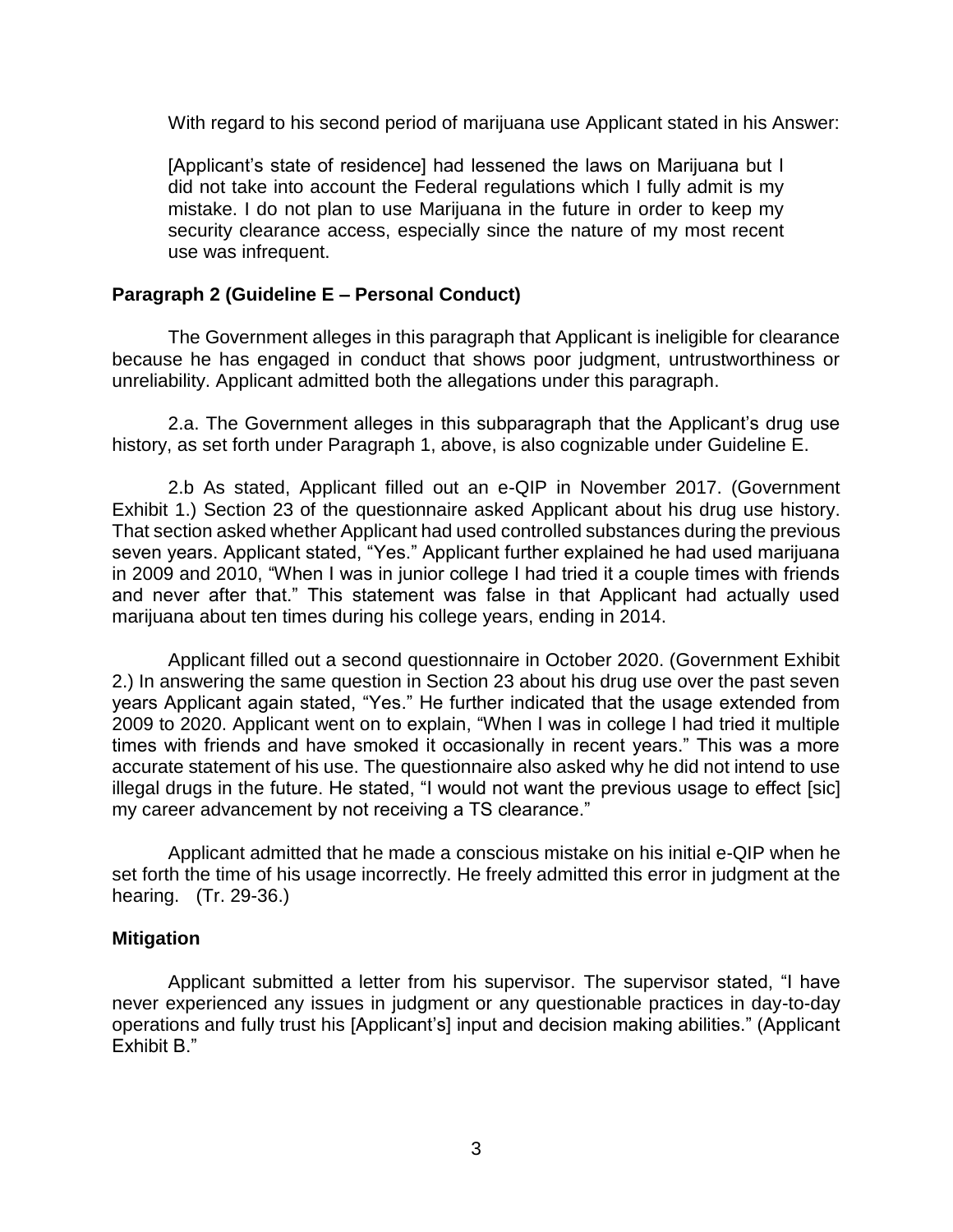Applicant also submitted his annual review for the year 2020. He is described as a "Successful Performer." (Applicant Exhibit C.)

#### **Policies**

 When evaluating an applicant's national security eligibility for a security clearance, the administrative judge must consider the adjudicative guidelines. In addition to brief potentially disqualifying conditions and mitigating conditions, which are to be used in introductory explanations for each guideline, the adjudicative guidelines (AG) list evaluating an applicant's national security eligibility.

 These guidelines are not inflexible rules of law. Instead, recognizing the complexities of human behavior, these guidelines are applied in conjunction with the factors listed in AG ¶ 2 describing the adjudicative process. The administrative judge's overarching adjudicative goal is a fair, impartial, and commonsense decision. The entire variables known as the whole-person concept. The administrative judge must consider all available, reliable information about the person, past and present, favorable and process is a conscientious scrutiny of applicable guidelines in the context of a number of unfavorable, in making a decision.

The protection of the national security is the paramount consideration. AG  $\P$  2(b) requires, "Any doubt concerning personnel being considered for national security eligibility will be resolved in favor of the national security." In reaching this decision, I have drawn only those conclusions that are reasonable, logical, and based on the evidence contained in the record. I have not drawn inferences based on mere speculation or conjecture.

 Directive ¶ E3.1.14, requires the Government to present evidence to establish controverted facts alleged in the SOR. Under Directive ¶ E3.1.15, "The applicant is responsible for presenting witnesses and other evidence to rebut, explain, extenuate, or mitigate facts admitted by the applicant or proven by Department Counsel, and has the ultimate burden of persuasion as to obtaining a favorable clearance decision."

 A person who seeks access to classified information enters into a fiduciary relationship with the Government predicated upon trust and confidence. This relationship transcends normal duty hours and endures throughout off-duty hours. The Government reposes a high degree of trust and confidence in individuals to whom it grants national security eligibility. Decisions include, by necessity, consideration of the possible risk the applicant may deliberately or inadvertently fail to protect or safeguard classified information. Such decisions entail a certain degree of legally permissible extrapolation as to potential, rather than actual, risk of compromise of classified or sensitive information. Finally, as emphasized in Section 7 of Executive Order 10865, "Any determination under this order adverse to an applicant shall be a determination in terms of the national interest and shall in no sense be a determination as to the loyalty of the applicant concerned."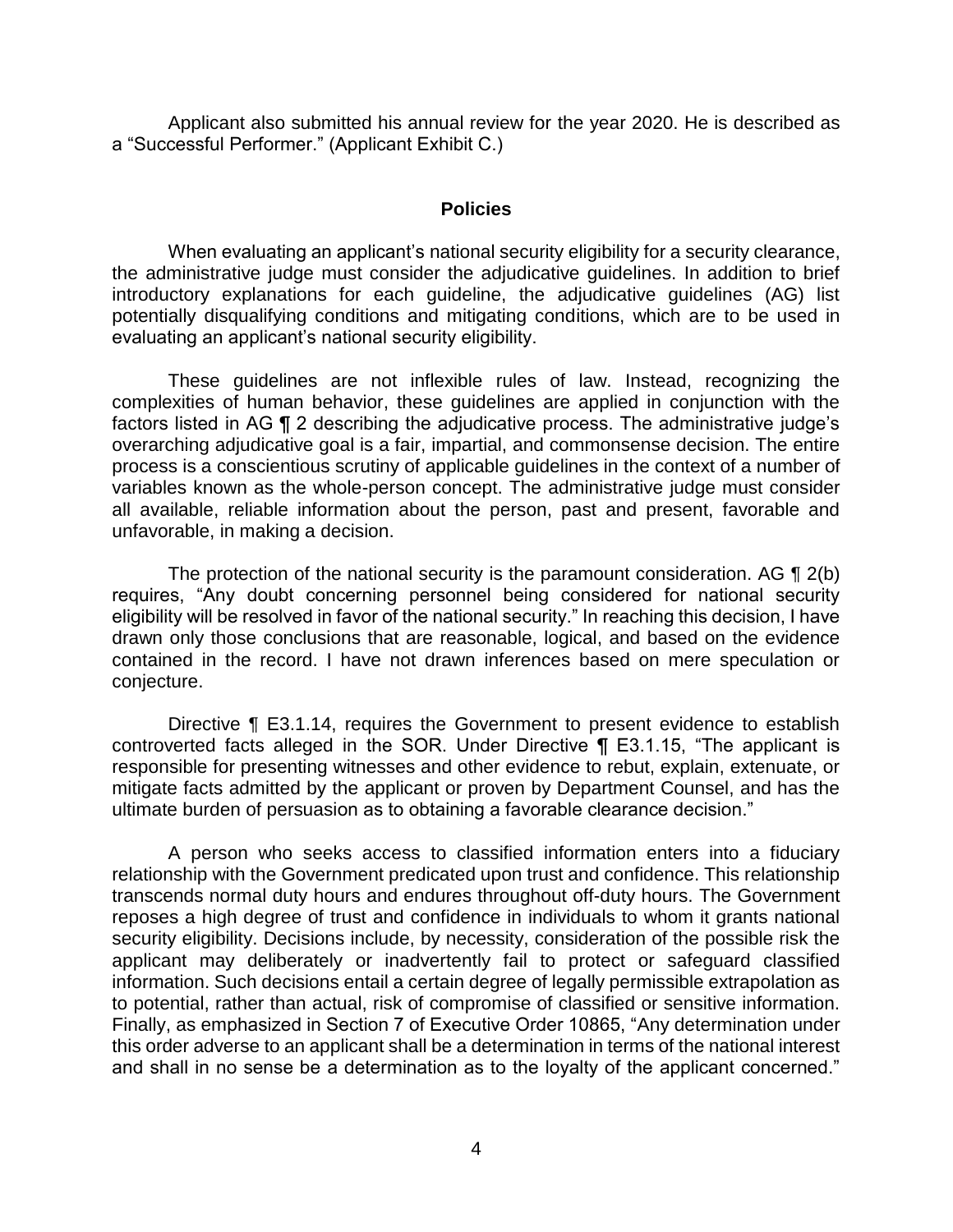*See also* Executive Order 12968, Section 3.1(b) (listing multiple prerequisites for access to classified or sensitive information.)

## **Analysis**

### **Paragraph 1 (Guideline H – Drug Involvement and Substance Misuse)**

 The security concern relating to Drug Involvement and Substance Misuse is set forth in AG ¶ 24:

The illegal use of controlled substances, to include the misuse of prescription and non-prescription drugs, and the use of other substances that cause physical or mental impairment or are used in a manner inconsistent with their intended purpose can raise questions about an individual's reliability and trustworthiness, both because such behavior may lead to physical or psychological impairment and because it raises questions about a person's ability or willingness to comply with laws, rules, and regulations. *Controlled substance* means any "controlled substance" as defined in 21 U.S.C. §802. *Substance misuse* is the generic term adopted in this guideline to describe any of the behaviors listed above. (Emphasis in original.)

 I have examined the disqualifying conditions under AG ¶ 25 and especially considered the following:

(a) any substance misuse (see above definition);

(c) illegal possession of a controlled substance, including cultivation, processing, manufacture, purchase, sale, or distribution, or possession of drug paraphernalia; and

 (f) any illegal drug use while granted access to classified information or holding a sensitive position.

 Applicant used marijuana on an infrequent basis from 2009 to 2014. He used it three times in 2019 and 2020, while he was employed in the defense industry and held a security clearance. All of the stated disqualifying conditions apply.

The following mitigating conditions under AG ¶ 26 have also been considered:

(a) the behavior happened so long ago, was so infrequent, or happened under such circumstances that it is unlikely to recur or does not cast doubt on the individual's current reliability, trustworthiness, or good judgment;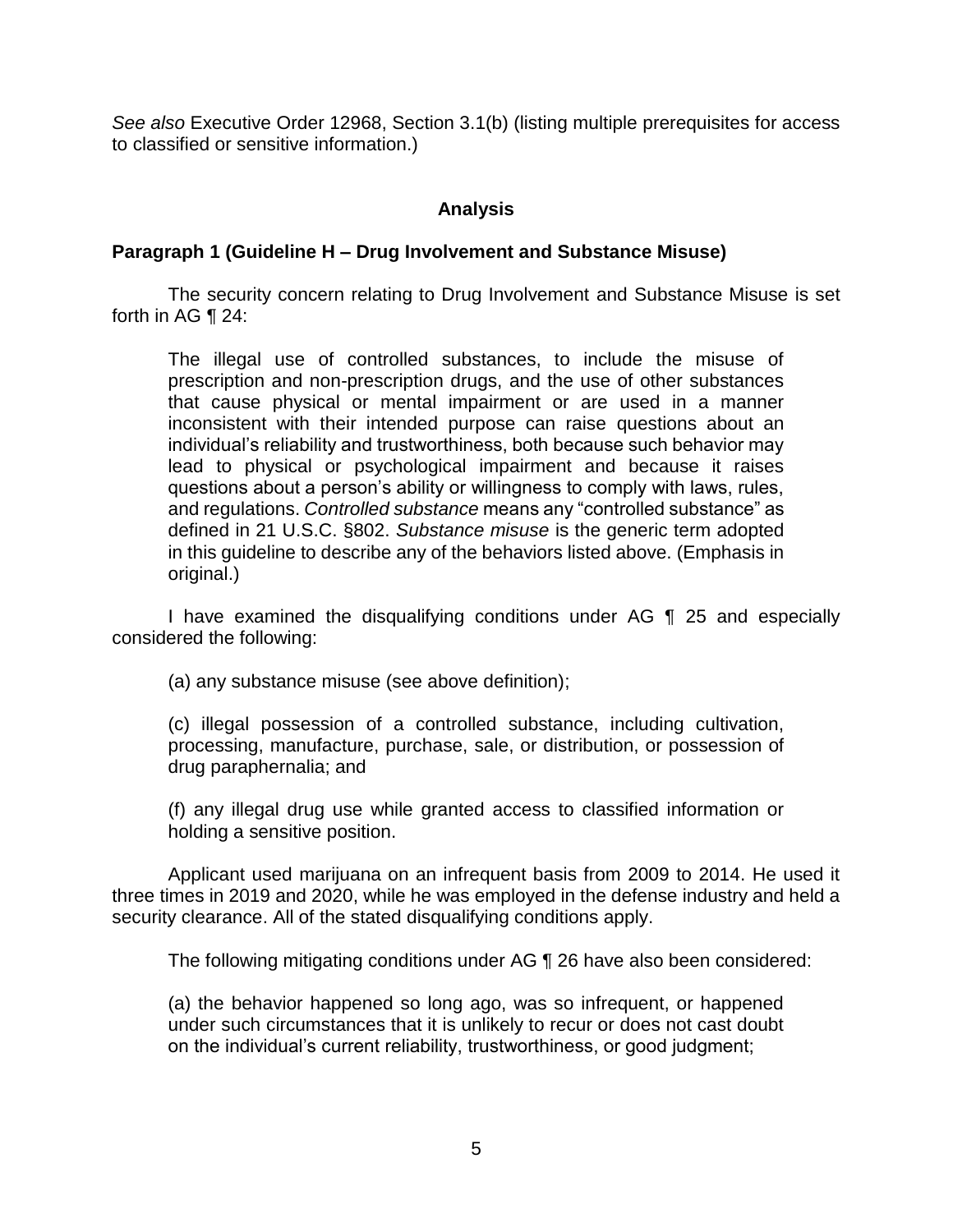(b) the individual acknowledges his or her drug-involvement and substance misuse, provides evidence of actions taken to overcome this problem, and has established a pattern of abstinence, including, but not limited to:

(1) disassociation from drug-using associates and contacts;

(2) changing or avoiding the environment where drugs were used; and

(3) providing a signed statement of intent to abstain from all drug involvement and substance misuse, acknowledging that any future involvement or misuse is grounds for revocation of national security eligibility.

 Applicant used marijuana on an infrequent basis during two distinct periods of time. He used it about ten times between 2009 and 2014. Applicant used marijuana three additional times between 2019 and 2020. This latter use was due, in part, to Applicant's confusion over the impact of the legalization of marijuana use in his state of residence. When Applicant filled out a government questionnaire in October 2020 he realized the continuing Federal proscription against such use. Applicant stated in his Answer that he intended to abstain from future drug use. He confirmed this statement during his testimony. He shows a credible intent to avoid such conduct in the future. Viewing his minor marijuana use in the context of the whole person Applicant has mitigated the security significance of his past drug use. Paragraph 1 is found for Applicant.

## **Paragraph 2 (Guideline E – Personal Conduct)**

 The security concern relating to the guideline for Personal Conduct is set out in AG ¶ 15:

Conduct involving questionable judgment, lack of candor, dishonesty, or unwillingness to comply with rules and regulations can raise questions about an individual's reliability, trustworthiness, and ability to protect classified or sensitive information. Of special interest is any failure to cooperate or provide truthful and candid answers during national security investigative or adjudicative processes.

 The guideline notes several conditions that could raise security concerns under AG ¶ 16. Three are potentially applicable in this case:

(a) deliberate omission, concealment, or falsification of relevant facts from any personnel security questionnaire, personal history statement, or similar form used to conduct investigations, determine employment qualifications, award benefits or status, determine national security eligibility or trustworthiness, or award fiduciary responsibilities;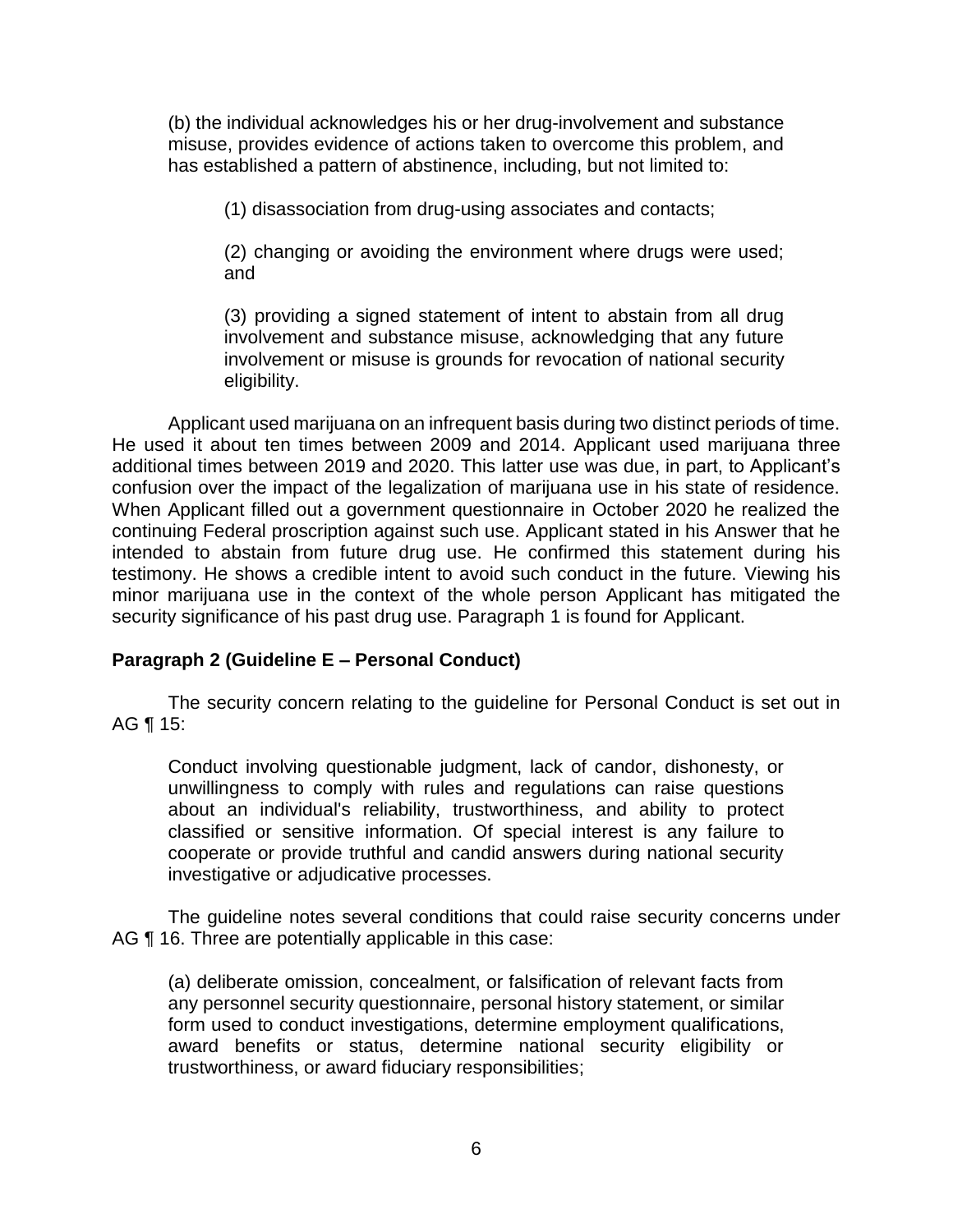(c) credible adverse information in several adjudicative issue areas that is not sufficient for an adverse determination under any other single guideline, but which, when considered as a whole, supports a whole-person assessment of questionable judgment, untrustworthiness, unreliability, lack of candor, unwillingness to comply with rules and regulations, or other characteristics indicating that the individual may not properly safeguard classified or sensitive information; and

(e) personal conduct or concealment of information about one's conduct, that creates a vulnerability to exploitation, manipulation, or duress by a foreign intelligence entity or other individual or group. Such conduct includes:

(1) engaging in activities which, if known, could affect the person's personal, professional, or community standing.

 Applicant knowingly falsified material facts about his drug use history on a Government personnel security questionnaire in 2017. As stated, he used marijuana on an infrequent basis from 2009 to 2014, and three times from 2019 to 2020. The cited disqualifying conditions apply.

The following mitigating conditions under AG ¶ 17 are possibly applicable to Applicant's conduct:

(c) the offense is so minor, or so much time has passed, or the behavior is so infrequent, or it happened under such unique circumstances that it is unlikely to recur and does not cast doubt on the individual's reliability, trustworthiness, or good judgment; and

(d) the individual has acknowledged the behavior and obtained counseling to change the behavior or taken other positive steps to alleviate the stressors, circumstances, or factors that contributed to untrustworthy, unreliable, or other inappropriate behavior, and such behavior is unlikely to recur.

 As stated under Paragraph 1, above, Applicant's drug use was very infrequent, in the past, and he evinces a credible intent not to use marijuana in the future. He has mitigated subparagraph 2.a.

 on the 2017 questionnaire. When filling out the 2020 questionnaire Applicant was fully forthcoming about his drug use. He also was truthful during an interview with a Government investigator in 2021. His voluntary admission on the second e-QIP and during the interview were the only evidence the Government had to establish the extent of his former drug use, and alleviated any security significance of his prior falsification. Applicant freely admitted that he made a major mistake in misstating his drug use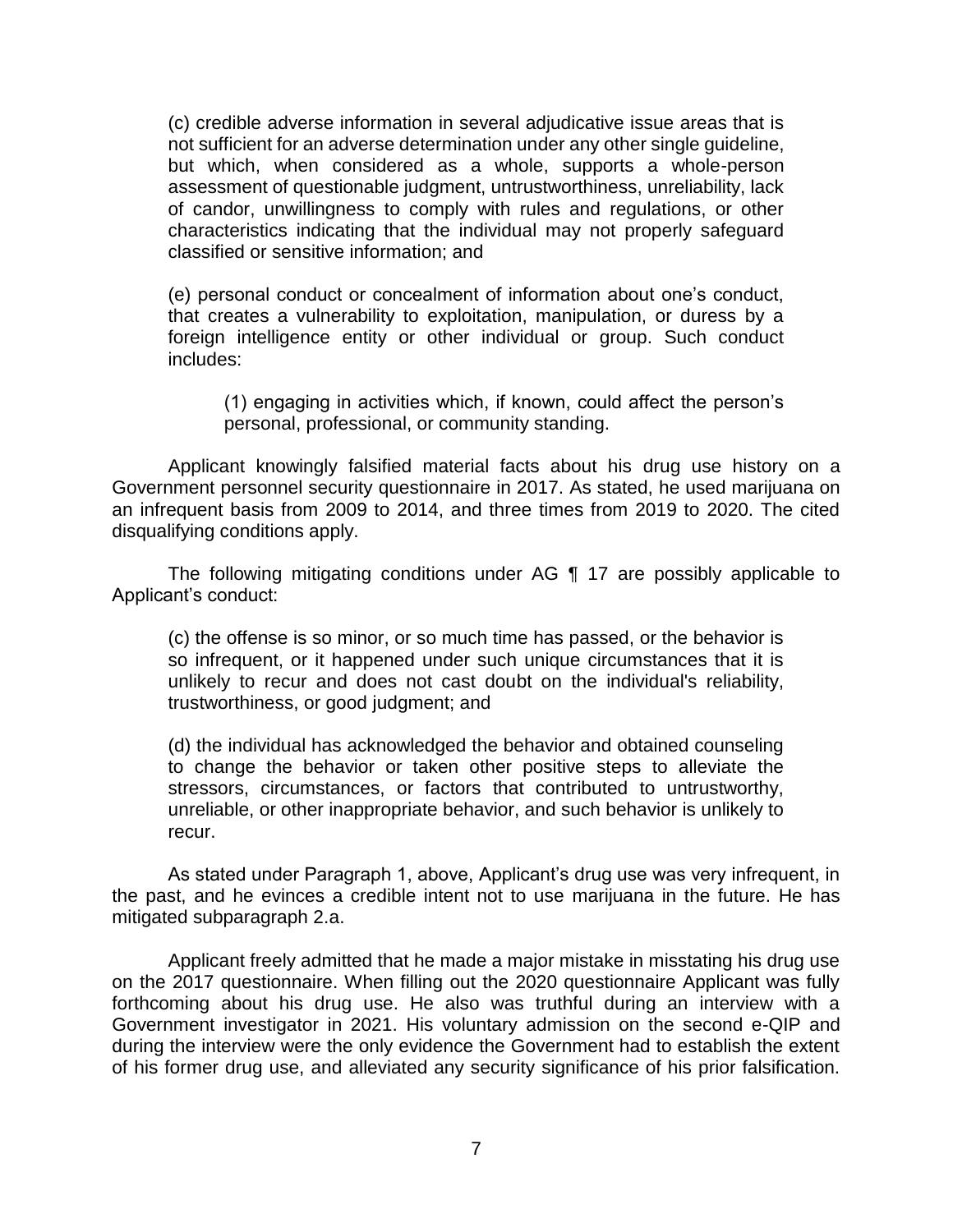This conduct was an aberration in judgment that will not be repeated. Applicant has mitigated the security significance of his falsifications on a Government questionnaire in 2017. Paragraph 2 is found for Applicant.

#### **Whole-Person Concept**

 Under the whole-person concept, the administrative judge must evaluate an applicant's eligibility for a security clearance by considering the totality of the applicant's conduct and all relevant circumstances. The administrative judge should consider the nine adjudicative process factors listed at AG ¶ 2(d):

 (1) the nature, extent, and seriousness of the conduct; (2) the circumstances surrounding the conduct, to include knowledgeable participation; (3) the frequency and recency of the conduct; (4) the individual's age and maturity at the time of the conduct; (5) the extent to which participation is voluntary; (6) the presence or absence of rehabilitation and other permanent behavioral changes; (7) the motivation for the conduct; (8) the potential for pressure, coercion, exploitation, or duress; and (9) the likelihood of continuation or recurrence.

Under AG ¶ 2(c), the ultimate determination of whether to grant national security eligibility for a security clearance must be an overall commonsense judgment based upon careful consideration of the guidelines and the whole-person concept.

 I considered the potentially disqualifying and mitigating conditions in light of all pertinent facts and circumstances surrounding this case. Applicant has mitigated his minor drug use and the falsification of his first security clearance application. His recent forthright disclosures minimized or eliminated the potential for pressure, coercion, or duress. Continuation or recurrence of similar conduct is unlikely. Overall, the record evidence does not create substantial doubt as to Applicant's present suitability for national security eligibility and a security clearance.

## **Formal Findings**

 Formal findings for or against Applicant on the allegations set forth in the SOR, as required by ¶ E3.1.25 of Enclosure 3 of the Directive, are:

| Paragraph 1, Guideline H:      | <b>FOR APPLICANT</b> |
|--------------------------------|----------------------|
| Subparagraphs 2.a through 2.c: | For Applicant        |
| Paragraph 2, Guideline E:      | FOR APPLICANT        |
| Subparagraphs 2.a through 2.b: | For Applicant        |